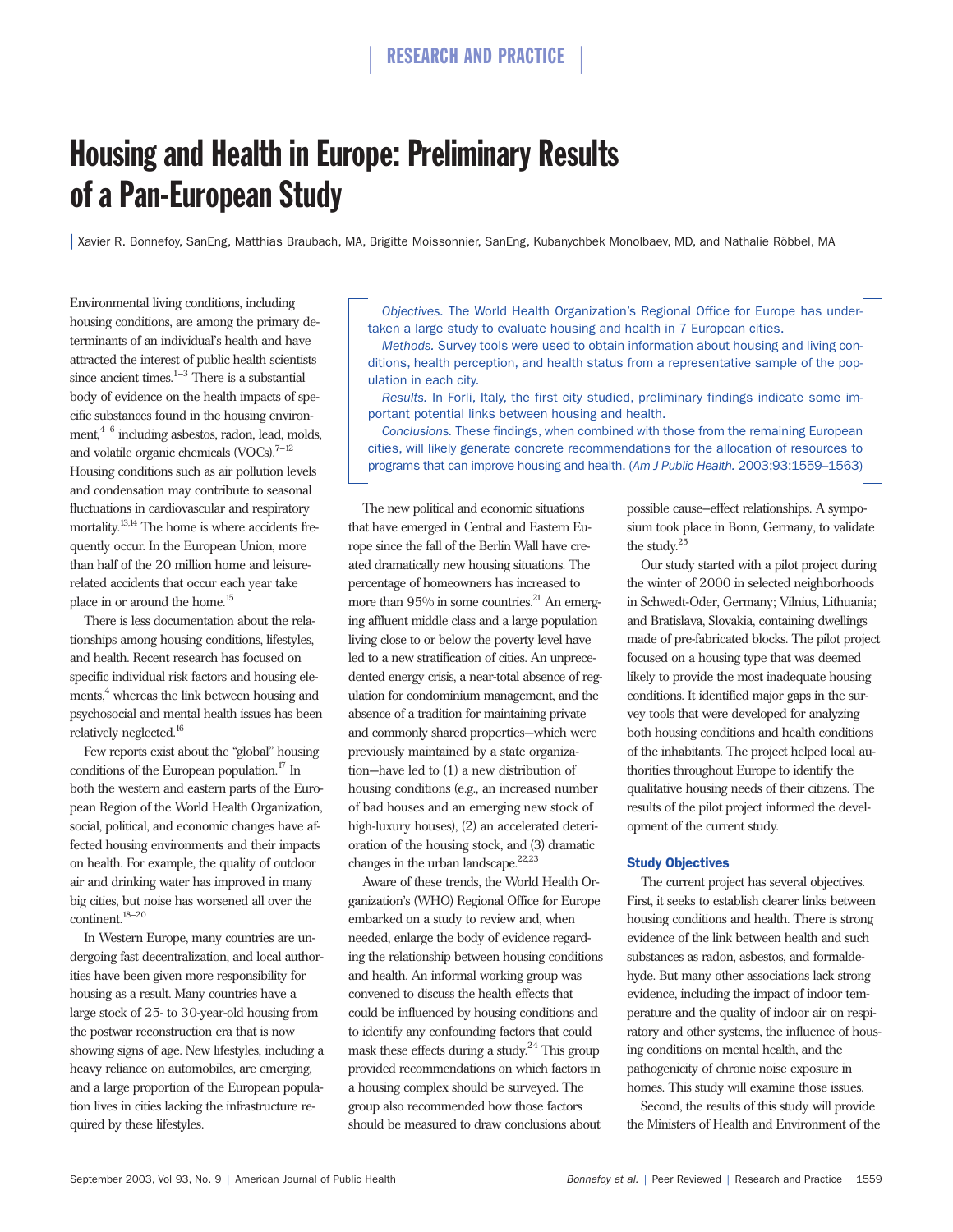WHO's Regional Office for Europe with a basis for a discussion of housing during the next Environment and Health Ministerial Conference, which is scheduled to be held in Budapest in June 2004. During the conference, the ministers will examine the issue of housing and health in the European region. The evidence from this study will allow the ministers to endorse strong resolutions for government housing policies that favor health and are environmentally sustainable.

Third, this study will provide local authorities with instruments they can adopt and use to better understand both their housing stocks and the influence that existing housing conditions have on the health of their citizens. The instruments also will help local authorities to identify housing priorities that can be satisfied through local policies and projects. These instruments must be accessible at a reasonable cost, and local experts or consultants must be able to use them readily.

Fourth, officials in the participating cities will be given a diagnosis of their housing stocks. They will learn about residents' perceptions about housing conditions, and they will receive a preliminary assessment of the possible impacts those conditions may have on residents' health. These diagnoses will help the officials adjust their housing policies to ensure that the policies are oriented toward achieving significant gains in improved health.

Finally, where possible, the dose–effect relationship between given housing conditions, or a mix of housing conditions, and health will be quantified. In other words, the groundwork will be laid for calculating a first estimate of the global burden of disease resulting from housing conditions.26

# **METHODS**

### **Terminology**

Four factors were examined under the general term *housing conditions*—the house, the home, the immediate neighborhood, and the community—and these factors formed the working bases for identifying potential impacts on health.4 The *house* represents the actual physical shelter in which an individual lives and includes such variables as heating adequacy and maintenance of the structure. The *home* (or the household) consists of all individu-

als living under the same roof and includes such variables as family size, lifestyle of household residents, and socioeconomic status. The *immediate neighborhood* comprises commonly shared spaces—such as the elevators, staircases, waste chutes, and cellars—and the close vicinity of the house, including the green space around the building, parking spaces, and the pavement immediately outside the building.27 The *community* means those individuals identified as neighbors by the residents.

# Sampling Method

The sample in each city was randomly generated. A list of the target survey population was selected from the residents' registry in Germany, Lithuania, Italy, and Portugal; in all surveyed cities a list of the target population was selected from the residents' registry. In Angers, France, where these registers are inaccessible for legal reasons, we selected the sample from the cadastre (an official register of the quantity, value, and ownership of real estate used in apportioning taxes). A random-number generator assigned a number to each person on the list; these random numbers were then sorted in ascending order. The first 800 to 1300 persons (depending on the expected nonanswer rate) on the list who were living in different dwellings were selected for the survey.

#### Data Collection

We used 3 survey tools to assess housing conditions and their links to health status. First, a housing questionnaire was used to collect subjective data during a face-to-face interview with the occupant who received the surveyor. This questionnaire addressed the respondent's perception of his or her house, home, immediate neighborhood, and community, and it gathered general information about the building, the socioeconomic status of the household, the housing-related costs, and the lifestyles of the inhabitants. The respondent was used as a proxy for all other members of the household.

Second, trained surveyors used inspection sheets to record their observations about housing conditions and the immediate environment. No measurements were made of variables such as temperature, humidity, and noise during the survey. Because of the international nature of the project, the technical constraints—and the financial limitations—would have increased the

complexity beyond what the available resources allowed. Instead, we relied on visible consequences of these measurable factors (e.g., the presence of molds, draft-proofing devices, and supplemental heating devices), which were noted on the inspection sheets.

Third, each occupant of the dwelling was asked to complete a health questionnaire. We collected data about each resident's selfperceived health as well as descriptive information about his or her health status. Whenever possible, the health questionnaire was completed while the surveyor was in the dwelling; for occupants who were not present, questionnaires were left and collected later. In rare cases, a stamped, preaddressed envelope was provided.

The surveyors were either students in a field related to health or housing or students who had previously worked for the national census. They were recruited for the survey period, which lasted 10 to 25 days, depending on the sample size. All surveyors attended a 3-day training seminar that was taught by the same trainers in all cities. This training included a 1-day practical phase to reduce interrater variability.

Each evening, all completed questionnaires were examined; in the case of inaccurate or incomplete questionnaires, the surveyors were asked to make corrections the next morning. For quality assurance, the surveyors were checked randomly in the field, and 4 households per survey team were contacted by phone to verify the collected data. A software company was hired to develop a data entry program that would reduce language-related problems. Single data entry was used with a systematic validation of around 15% of the previous day's work; if a member of the data entry staff was found to have made more than 1 mistake, all of his or her work was double-checked. Finally, the ASCII file generated from the entered data was imported into SPSS (SPSS Inc, Chicago, Ill) for further analysis.

# RESULTS FROM FORLI, ITALY

The results presented here are preliminary and represent a very small subset of the data that can be expected from this survey. Additional analyses are being conducted and will be conducted for these data and the data collected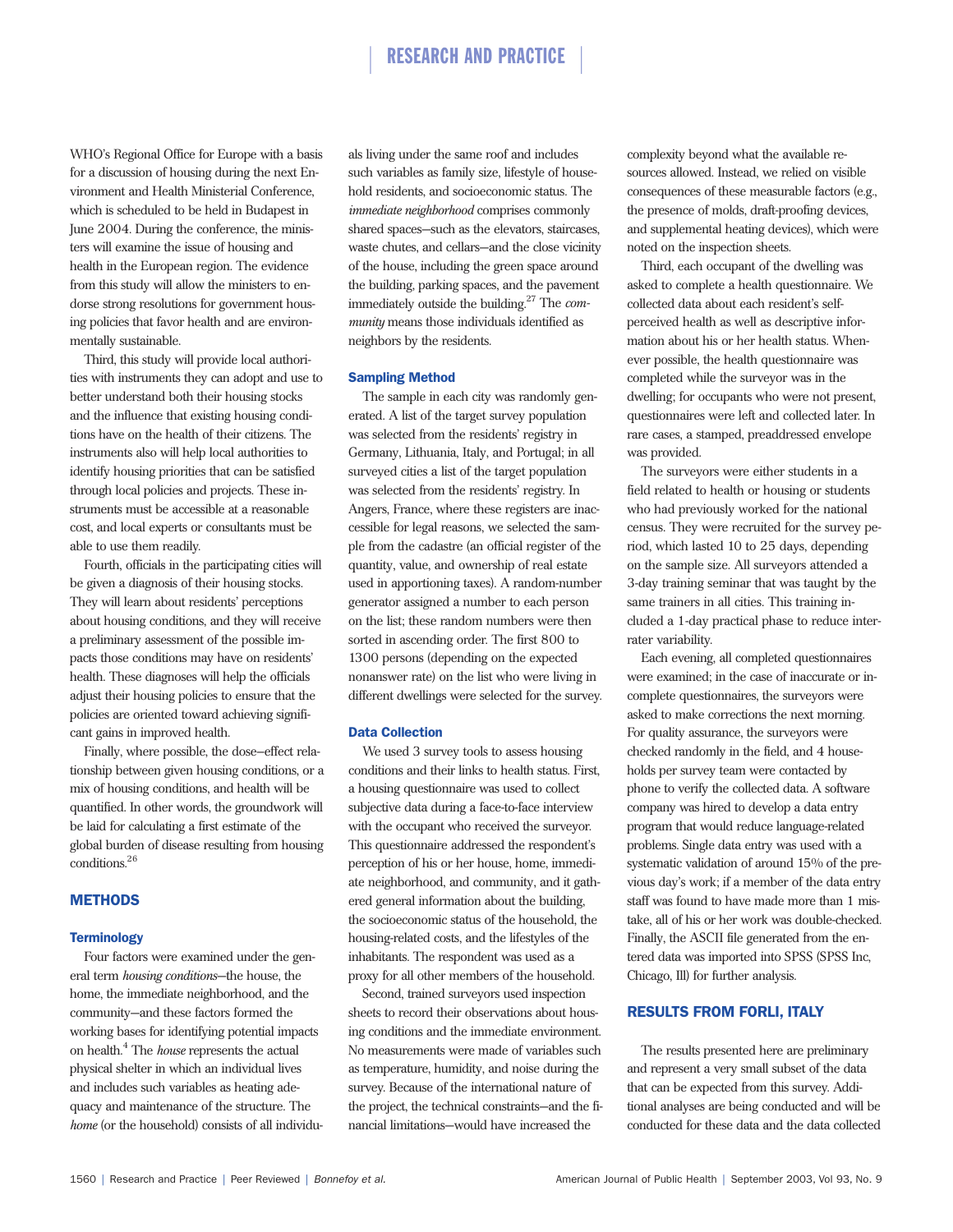in other survey cities. Many more results will be presented to local leaders in survey cities and in future literature.

# Response Rates

Eight hundred households were contacted initially by mail and then by telephone or by a first visit by a team of 2 surveyors; 403 households agreed to participate. Of the residents living in dwellings in which at least 1 person agreed to complete the health questionnaire and the housing questionnaire was completed,  $95.6\%$  (n=1172) also completed health questionnaires. The best response rates were among people aged 45 to 60 years and among those with households of more than 3 members. People with higher socioeducational background and well-maintained houses also seemed more willing to participate.

According to the surveyors, residents had a variety of reasons for not participating. Among older residents (age not specified) who did not participate, fear that the surveyors had criminal intentions was the primary reason; younger residents (age not specified) reportedly did not want to spend time. Other reasons included fear that unauthorized construction would be discovered, belief that the house or the health of its occupants were perfect, the fact that the survey was not compulsory, and the lack of interest in any kind of survey. Additionally, some of the residents in the sample had moved or died.

#### Household Size

The average household size in our sample was 3.0 persons per dwelling, whereas the average household size in Forli was 2.4 persons. This overrepresentation of large families is the result of the sampling procedure. The results are based on a nonstandardized sample.

#### Housing Conditions

*Adverse stairway conditions.* On the basis of both residents' perception and surveyors' observations, the frequency of adverse stairway conditions, such as height differences, broken steps, and the absence of handrails, was high. Of the 403 dwellings in our sample, 157 had inside steps or stairs, 14.6% of which had no handrails and 3.8% of which had damaged or loose steps. Of the 315 accidents reported in sample households, 88 (27.9%) were related to falls, which primarily occurred among



**FIGURE 1—Amount of time children and teenagers spend outside of their dwellings during weekdays in Forli, Italy.**

younger residents, aged  $0-19$  years  $(n=41)$ and older (n=20) residents, aged 60 years and older.

*Time away from home and physical activity among children and teens.* Figure 1 shows the time children (aged 5–11 years) and teenagers (aged 12–18 years) spent away from their dwellings. More than three quarters spent 8 hours or less per day out of their homes; the time at home was spent sleeping, eating meals, doing homework, and watching television. This finding was confirmed by the responses to the questionnaire: 37.6% of the children reported participating in no sports at all or participating only occasionally, and only 21% exercised intensively on a regular basis.

*Mold growth.* Molds were present in 11.7% of the kitchens and 13.9% of the bedrooms. In 4.1% of the bedrooms, the contaminated area was larger than 42 cm by 30 cm.

*Noise, air quality, and drafts.* The data on perception of noise, indoor air quality, and drafts, and their possible influences on health, confirmed what was found in the pilot project.<sup>28</sup> Many residents reported drafty windows and an inability to maintain a comfortable temperature, and respiratory diseases were more common among those who reported drafts or inadequate heating. The prevalence of respiratory disease was higher among persons who perceived the air quality in their dwelling to be poor. Noise nuisances also were frequently reported and contributed to lower satisfaction with housing.

*Mental health.* The pilot project demonstrated that our survey tools were weak in evaluating some of the aspects of mental health. The current survey used instruments such as the Sleep, Anhedonia, Low Self Esteem, Appetite questionnaire,<sup>29</sup> which asks respondents whether they have experienced sleep disturbances, anhedonia (inability to experience pleasure), low self-esteem, or decreased appetite. The preliminary results, which indicated that 9.7% of the total adult population suffers from depression, confirmed figures previously estimated for Italy.30 An epidemiological analysis is being performed on these data.

*Physical activity, body mass index* (BMI)*, and proximity to a park.* Findings from the Forli survey indicate that, among adults, persons who live close to a park are more likely than persons living far from a park to engage in regular physical activities (Table 1). Conversely, persons living far from a park are more likely than persons living close to a park to report never exercising. Additionally, the results suggest that persons who live far from a park and who do not exercise regularly are likely to have higher BMIs (Table 2).

### **DISCUSSION**

Preliminary data represent some new and potentially important indications of the links between housing and health. For example, the data show that many children and teenagers spend little time away from their homes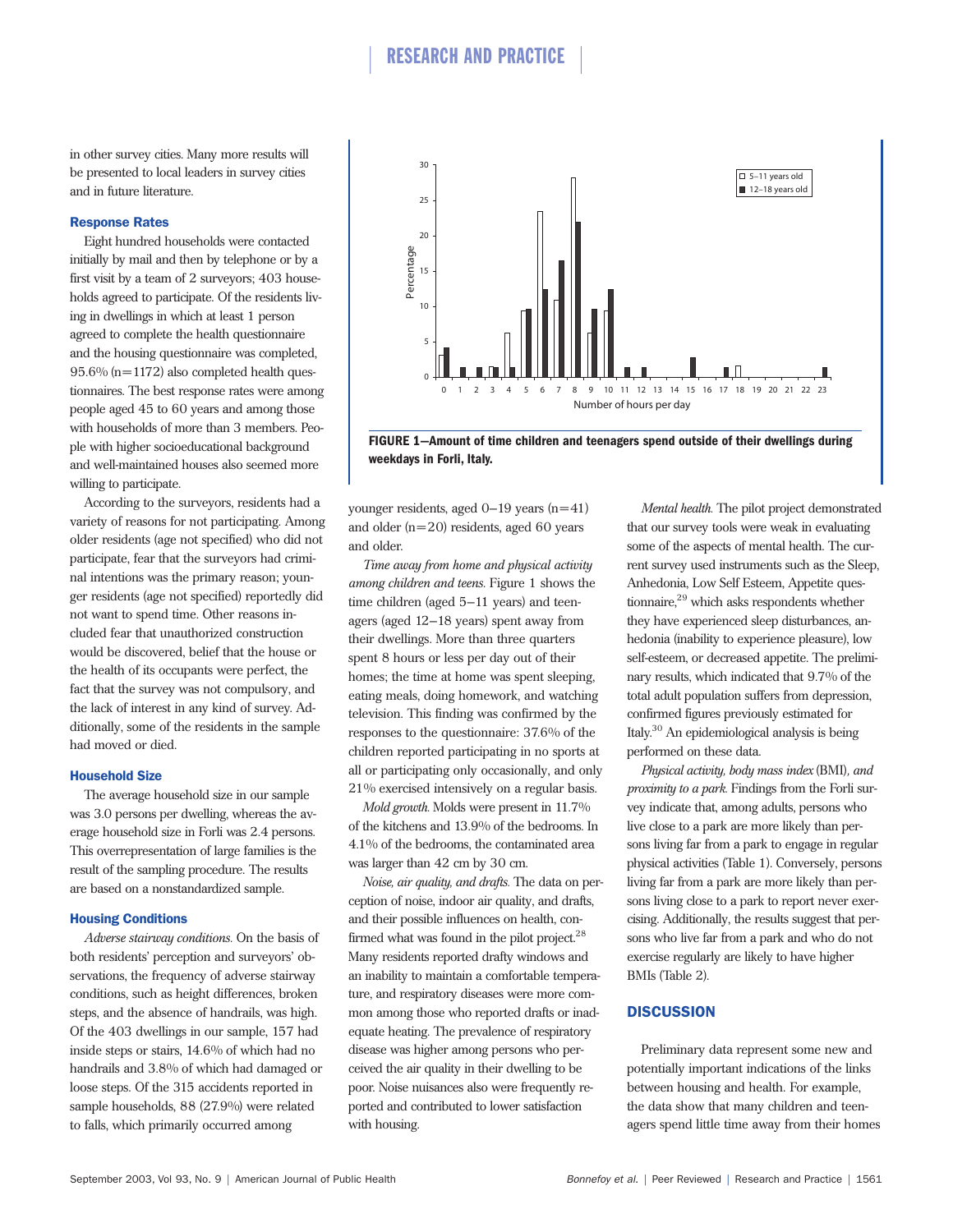# **TABLE 1—Relationship Between Exercise and Proximity to a Park Among a Sample Adult Population: Forli, Italy**

|                     | Live Less<br>Than<br>100 Meters<br>From a Park | Live More<br>Than<br>100 Meters<br>From a Park |
|---------------------|------------------------------------------------|------------------------------------------------|
| Regularly engage in | 32.7                                           | 26.4                                           |
| moderate or intense |                                                |                                                |
| exercise, %         |                                                |                                                |
| Never exercise, %   | 21.8                                           | 24.7                                           |

and do not exercise regularly. Is this behavior the result of a lack of green spaces or a lack of sports fields and playgrounds? Is it the result of a lack of organized activities for these age groups? Or is there some other reason for this behavior? The city health authorities in Europe need to investigate this important problem.

Physical activities have an impact on obesity, $31$  and the early results support this hypothesis. Among adults, data indicate a link among regular exercise, BMI, and distance from parks. Perhaps when this study is completed, we will be able to demonstrate that lack of access to green space and public parks decreases residents' levels of physical activity and increases their BMIs.

The surveyors found mold in many homes. The most contaminated rooms were bedrooms, where the children—who are most sensitive to allergens—spent the most time. Ideally, information about mold should be analyzed in conjunction with several other considerations: presence or absence of airtight or doubleglazed windows, socioeconomic status of the family, complaints about heating expenditures, and presence or absence of allergic diseases, especially asthma. Unfortunately, the sample from the survey was too small for such an analysis; however, this analysis may be possible when the surveys are completed in all of the cities.

The surveyors found problems with the stairways in the sample dwellings. Additionally, more than one quarter of the accidents that occurred in the sample homes were related to falls. Additional analysis is needed to determine whether those falls were linked to adverse stairway conditions. If such a link is found, an economic analysis may lead to a reconsideration of subsidies for housing rehabilitation; large gains in improved health from moderate housing improvements may well be expected from housing rehabilitation.

This survey has a number of limitations that must be considered when interpreting data. First, as in all studies of this nature, the representativeness of the sample is the most crucial issue. In Forli, 403 (50.2%) of the households chosen through random selection agreed to answer the housing questionnaires, and all but 4.4% of the residents living in these dwellings completed the health questionnaire as well. In Vilnius, Lithuania, 688 (62.5%) of the 1100 randomly selected households agreed to complete the housing questionnaire, and 1798  $(83.1\%)$  of the 2164 residents living in these dwellings also completed the health questionnaire. Participants' willingness to answer the questionnaires varies from city to city. Further analysis of the nonanswer distribution and its significance to the representativeness of the sample is needed.

During the next survey phase of the study, the surveyors will be asked to complete a questionnaire for each household to determine why some households did not agree to participate. Additionally, the surveyors have suggested that response rates might be improved if sample households received a letter informing them of the survey, signed by the WHO and the mayor of the city, before any other contact is made. The surveyors also suggested that response rates might be improved if the interviewers maintain a pleasant demeanor.

A second limitation of the survey related to the sampling procedure which allowed house-

**TABLE 2—Relationship Between Body Mass Index (BMI) and Exercise Among a Sample Adult Population Living Near a Park: Forli, Italy**

|                                                     | BMI < 20 | $BMI = 20-25$ | $BMI = 25-30$ | BM > 30 |
|-----------------------------------------------------|----------|---------------|---------------|---------|
| Live close to a park, %                             | 48.8     | 45.9          | 40.3          | 37.2    |
| Regularly engage in moderate or intense exercise, % | 32.8     | 33.7          | 23.9          | 16.0    |

holds to be selected with a probability directly proportional to their size. However, this aspect of the sample can be easily standardized, because the exact distribution of dwellings by number of occupants is known in each city.

Third, the target population within a city includes illegal immigrants, nonregistered persons, and persons who are not represented in our sample. This lack of representation is a shortcoming for targeting specific risk groups. Surely, the population excluded from our study experiences environmental conditions that are much worse than those experienced by the surveyed population. Special studies are being conducted—and more will need be undertaken—to address these groups.32

Fourth, this survey procedure did not allow for analysis by neighborhood, because those neighborhoods with a small population will be represented by a very small sample. No adjustments are planned to correct this limitation. Whenever possible, the total sample size was increased to allow neighborhood comparisons.

Fifth, difficulties with the translation and interpretation of the survey tools exist in any international study. We have tried to overcome these difficulties by conducting a systematic pilot project with the translated questionnaires. In each country, 20 households representing elderly, low- and high-education, migrant, urban, and rural populations were or will be selected. Also in each country, an expert in the native language helped answer questions from the surveyors during both the training and the surveying. We did not undertake a reciprocal translation to test the quality of the translation.

Finally, cities in Eastern Europe, the Caucasus, and central Asia are not well represented compared with Western Europe. This lack of representation is a matter of financial restrictions. Perhaps future surveys can address these regions.

When a preliminary analysis of the data from Forli was completed, it was provided to the city council and the local press during a press conference. The release of this information triggered substantial interest both in the media and among city leaders. It is anticipated that the presentation of data in other cities will be met with a similar response. The survey has been completed in 5 cities and is under way in 2 others; officials in a third city have been approached about participating in the survey.